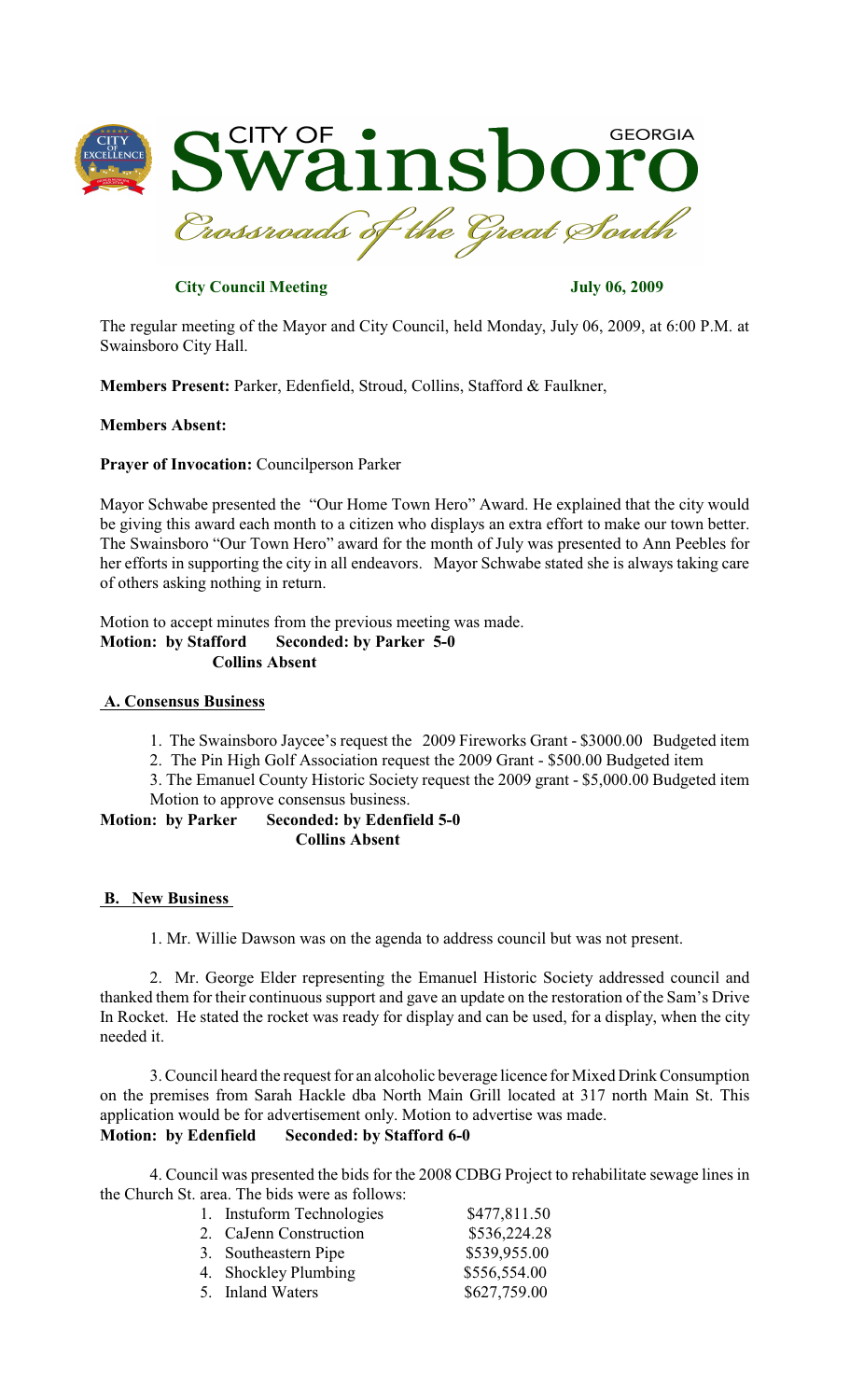Motion to accept the low bid of \$477,811.50 from Instuform Technologies was made and to proceed with the project.

# **Motion: by Edenfield Seconded: by Stafford 6-0**

5. DDA Director Anthony Faris presented a new program called "Creative Marketplace Competition" to the council. He stated this program would market the vacant buildings in the down town area. He reported that the contest would have three awards in three different areas.

Area 1 - Restaurant; Area 2- Retail; Area 3 - Arts or Entertainment

Each categorywould have one winner from the applications received. He asked the cityto participate by offering the following concessions:

- 1. Waving the Business License Fees for 2009 & 2010
- 2. Waving the inspection fees for new construction or renovation
- 3. Offering free water up to \$32.50 per month for one year.

The contest will run from July 2009 until September 2009 and will be judged by one member from each of the following organizations: Joint Development Authority, Chamber of Commerce, City of Swainsboro and the Downtown Development Authority. The DDA will work with the owner of the buildings to make this program a success. Motion was made to adopt and support the contest. **Motion: by Parker Seconded: by Edenfield 5-0**

### **Stafford - Abstained**

6. DDA Director Anthony Faris presented a plan to turn the Old Christian Youth Center Building into an Arts & Crafts/Antique Mall. Teresa Ellison, a DDA Member and a freelance architect, shared concept plans with the Council. Council had manyquestion on the proposed project. Mayor Schwabe stated this would be a self supporting project. Anthony stated he hoped to have this project underway by the beginning of 2010.

### **C. Old Business**

None

### **D. Committee Reports**

**Police:** Councilperson Stafford presented the Police Report.

Mayor Schwabe asked the Police Committee to meet and come up with a recommendation for Council on the hiring procedure for a new Police Chief. He stated he had talked with the Georgia Chiefs' Association and they could help in the narrowing down of the applications.

Police Chief Johnny Shuman reported that Officer David McVey had been recognized by the District Attorney's Office for his outstanding detective work.

**Building and Safety**: Councilperson Faulkner had no report

**Executive:** No Report

**Public Works:** Councilperson Collins reported everything routine.

**Recycle:** Councilperson Collins reported everything routine.

**Fire :** Councilperson Parker reported everything routine.

Councilperson Parker announced that the Swainsboro FireDepartment had applied for a \$1.4 Million dollars grant to build a new Fire Training Facility.

Mayor Schwabe asked Councilperson Parker to look into the possibility of restarting the SPLASH program now that the statewide water ban had been lifted.

**Recreation:** Councilperson Stroud reported everything routine.

**Airport:**Mayor Schwabe reported that the fencing project at the airport was almost finished.

Water & WW: Councilperson Edenfield reported everything routine.

Councilperson Edenfield reported on an emergency expenditure at the waste water treatment plant of \$21,000 for a new aerators in one of the collection basins.

**Downtown Development** - Anthony Faris DDA Director's report was given in new business.